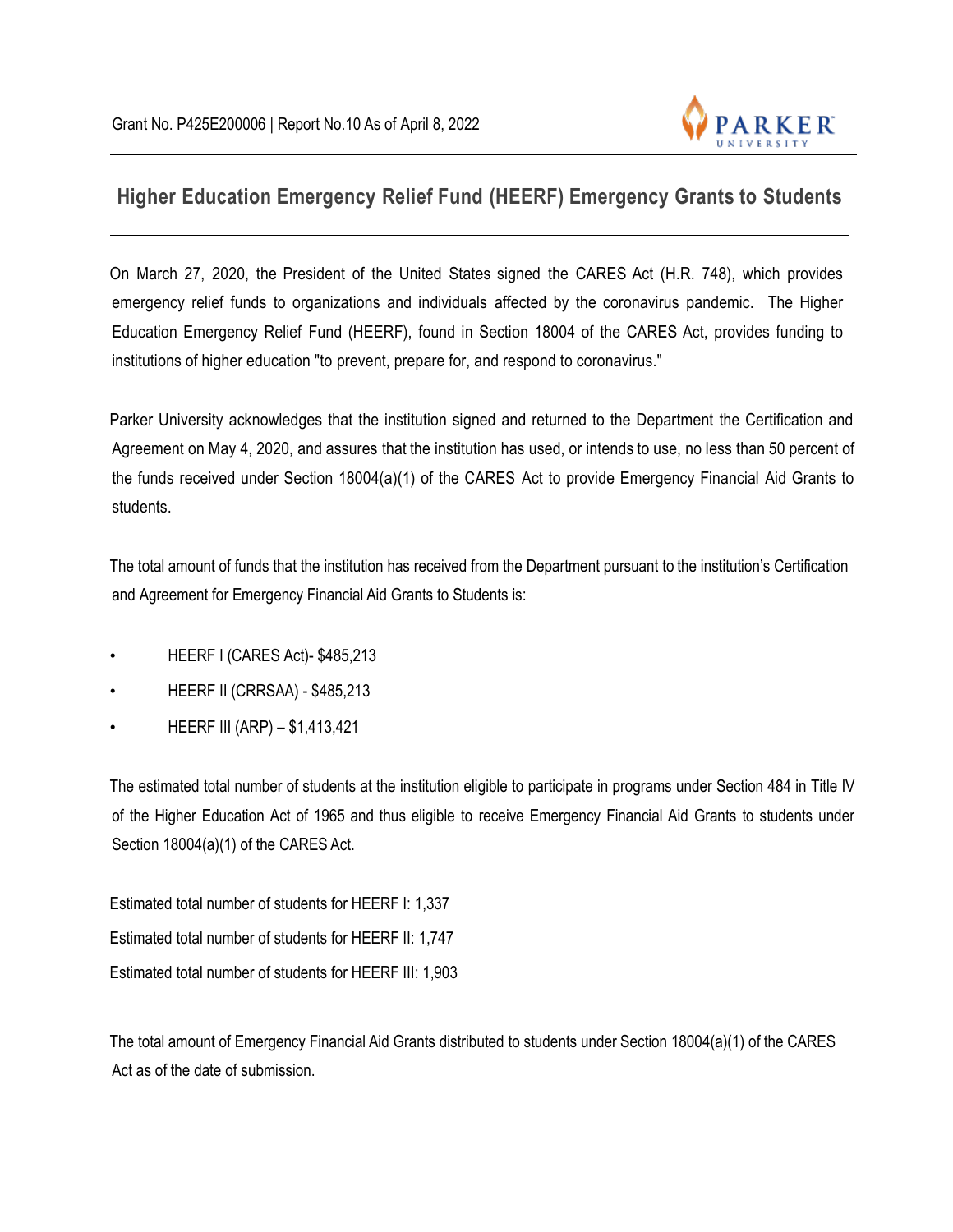Grant No. P425E200006 | Report No.10 As of April 8, 2022

| Period                       | <b>HEERF Grant</b> | <b>Funds Disbursed</b> | Number of Students | Comment            |
|------------------------------|--------------------|------------------------|--------------------|--------------------|
| 5/18/2020-6/01/2020          | <b>HEERF I</b>     | \$119,600              | 193                |                    |
| 6/05/2020-7/08/2020          | <b>HEERF I</b>     | \$147,180              | 264                |                    |
| 7/15/2020-8/21/2020          | <b>HEERF I</b>     | \$54,029               | 113                |                    |
| 8/28/2020-9/30/2020          | <b>HEERF I</b>     | \$61,790               | 108                |                    |
| Quarter ending<br>12/31/2020 | <b>HEERF I</b>     | \$38,520               | 62                 |                    |
| Quarter ending<br>3/31/2021  | <b>HEERF I</b>     | \$63,660               | 82                 |                    |
| Quarter ending<br>3/31/2021  | <b>HEERF II</b>    | \$175,100              | 248                |                    |
| Quarter ending<br>6/30/2021  | <b>HEERF II</b>    | \$310,100              | 425                |                    |
| Quarter ending<br>9/30/2021  | <b>HEERF I</b>     | \$434                  | $\mathbf{1}$       | Final disbursement |
| Quarter ending<br>9/30/2021  | <b>HEERF II</b>    | \$13                   | $\mathbf{1}$       | Final disbursement |
| Quarter ending<br>12/31/2021 | <b>HEERF III</b>   | \$1,346,800            | 876                |                    |
| Quarter ending<br>3/31/2022  | <b>HEERF III</b>   | \$2,700                | $\overline{2}$     |                    |

The method(s) used by the institution to determine which students receive Emergency Financial Aid Grants and how much they would receive under Section 18004(a)(1) of the CARES Act.

Parker University's administration took the following approaches to the disbursement of HEERF I.

All potentially eligible students were electronically notified of the application process developed by the university for these funds from Ms. Alaina Mount, Dean of Student Development. A committee reviews the individual application requests as they are received and recommends distributions of this money to newly approved students on a weekly basis. The U.S. Department of Education has specified that students must meet certain criteria to qualify for these funds. These include: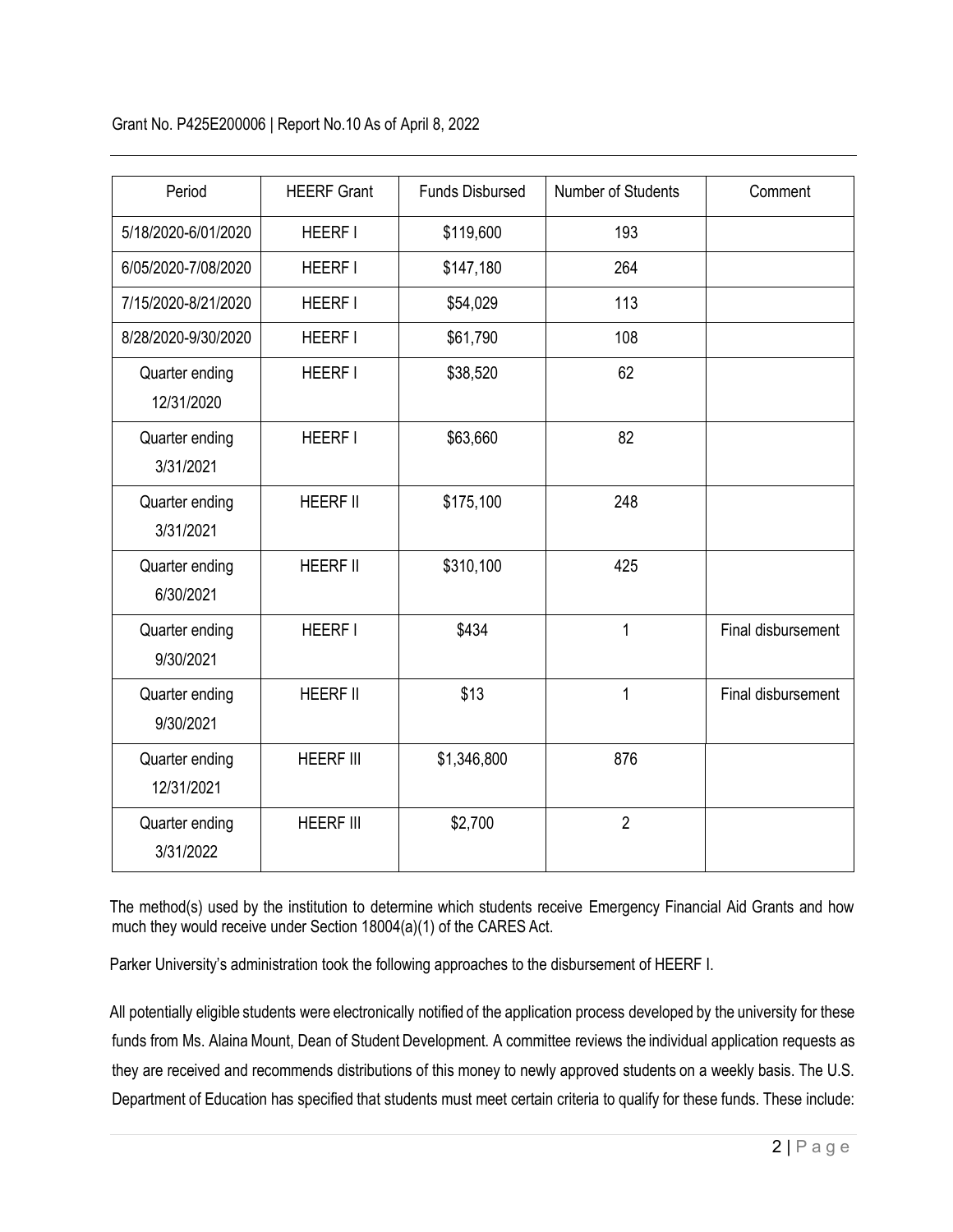Students must be Federal Title IV aid eligible, which has been determined by student's having a completed valid 2019- 2020 Free Application for Federal Student Aid (FAFSA) on file.

Students must meet Title IV aid eligibility criteria including:

- U.S. Citizenship or Eligible noncitizen status
- Be registered with Selective Service (if male)
- Students must have been enrolled at Parker University as of March 13, 2020 (the date at which the national emergency was declared).

Students academic programs must include a requirement to be physically present on campus (i.e., students attending "exclusively" online programs are not eligible for emergency grant funding).

Maximum eligibility tierswere established by the university based upon various student situational experiences. Awards are focused on the six financial categories encouraged by the federal government. These include funding to help students pay for housing, food, childcare, health care, technology, and course materials. Distributions to students have ranged between \$300 to \$1,300.

Parker University's administration took the following approaches to the disbursement of HEERF II.

Any Parker student who was actively enrolled in at least one Spring 2021 course was eligible for a HEERF II grant.

- Student must be a U.S. Citizen, Permanent Resident or Eligible Non-Citizen.
- Student must be enrolled in a degree seeking or certificate program Spring 2021.
- Student must have a 2021 processed FAFSA on file and completed verification (if required).
- Have indicated that they have experienced unexpected financial challenges as a result of the coronavirus pandemic related to any component of their cost of attending school - such as tuition, food, housing, health care (including mental health care) or child care.

The HEERF grant is not considered financial aid and will not affect the students' current or future financial aid eligibility.

Parker University's administration took the following approaches to the disbursement of HEERF III.